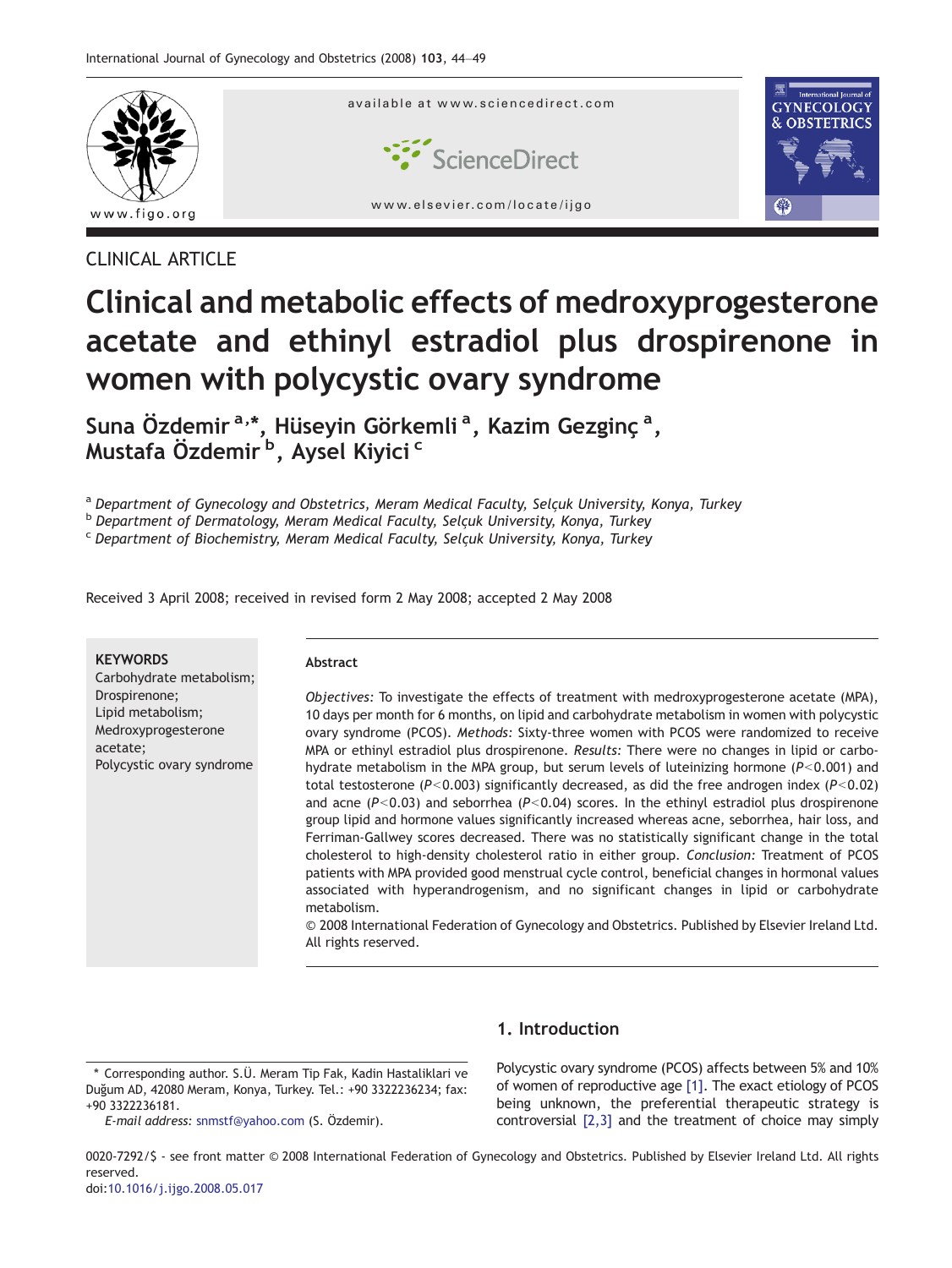<span id="page-1-0"></span>

Figure 1 Flow chart of the study. EE-DRSP indicates ethinyl estradiol plus drospirenone; ITT, intention to treat; MPA, medroxyprogesterone acetate.

target the patient's main complaints  $[4,5]$ . Oral contraceptives improve menstrual regularity and some effects of hyperandrogenemia, but they affect insulin sensitivity and lipid metabolism and therefore are of special concern for women with PCOS [\[6](#page-5-0)-8]. Intermittent progesterone therapy can provide menstrual regulation and endometrial protection in women for whom oral contraceptives are contraindicated; but whereas the effects of medroxyprogesterone acetate (MPA) on lipid and carbohydrate metabolism are known in healthy postmenopausal women, there are limited data on the metabolic or androgenic effects of MPA in women with PCOS [\[9,10\]](#page-5-0).

We investigated the effects of a long-term (6-month) cyclic MPA treatment in women with PCOS by comparing the metabolic, hormonal, and clinical effects of this treatment with those of a recently developed oral contraceptive consisting of ethinyl estradiol (EE) plus drospirenone. The analysis was intention to treat (ITT).

#### 2. Materials and methods

This prospective study was conducted from November 2005 through July 2007 at the outpatient Clinic of Obstetrics and Gynecology of the Meram Medical Faculty, Meram, Konya, Turkey. Of the 99 consecutive patients with PCOS aged between 18 and 30 years who were included in the study, 63 completed the 6-month study (Fig. 1). Randomization to treatment was performed using a computer-based program. Group allocation was not concealed and the study was not blind. The diagnosis of PCOS was made according to the consensus criteria adopted in May 2003 in Rotterdam [\[11\].](#page-5-0) The diagnosis of PCOS was made in the presence of 2 of the 3 following criteria: 10 or more follicles measuring 2 to 8 mm in diameter in each ovary and/or an echodense stroma defined polycystic ovaries on ultrasound [\[12\],](#page-5-0) and/or oligomenorrhea (defined as fewer than 6 menstrual periods per year or a cycle duration of at least 45 days).

Levels of prolactin, thyroid stimulating hormone, and 17-αhydroxyprogesterone (17-α-OHP) were measured in all patients to rule out other causes of chronic anovulation. We excluded from the study patients with 17- $\alpha$ -OHP levels greater than 2 ng/ mL; those who took hormonal medications or drugs such as atorvastatin calcium, simvastatin calcium, metformine hydrochloride, or glipizide, which are known to affect lipid metabolism, during the 2 months preceding the study; those with a body mass index (BMI, calculated as weight in kilograms divided by height in meters squared) greater than 35 or diabetes mellitus; those with contraindications to oral contraceptive use according to World Health Organization guidelines [\[13\]](#page-5-0), as well as smokers, alcohol users, and others. The study was approved by the ethics committee of Meram Medical Faculty. Each patient gave written informed consent to participate.

The patients were randomly assigned to 2 groups. One consisted of 41 women treated with 10 mg of MPA (Farlutal; Deva, Istanbul, Turkey) for 10 days every month for 6 months, and the other consisted of 44 women treated with 30  $\mu$ g of EE and 3 mg of drospirenone (Yasmin; Schering, Berlin, Germany) for 21 days, followed by an interval of 7 days, for 6 months. The study duration was based on reports that a treatment of at least 6 months was needed for optimal results [\[14\]](#page-5-0).

Waist-to-hip ratios and BMIs were calculated, and blood samples were obtained on the second day of spontaneous menstruation for assessment of baseline levels of the following: follicle stimulating hormone (FSH), luteinizing hormone (LH), estradiol (E2), total testosterone (TT), free testosterone, dehydroepiandrosterone sulfate (DHEAS), prolactin, and sex hormone–binding globulin (SHGB); total cholesterol (TC), high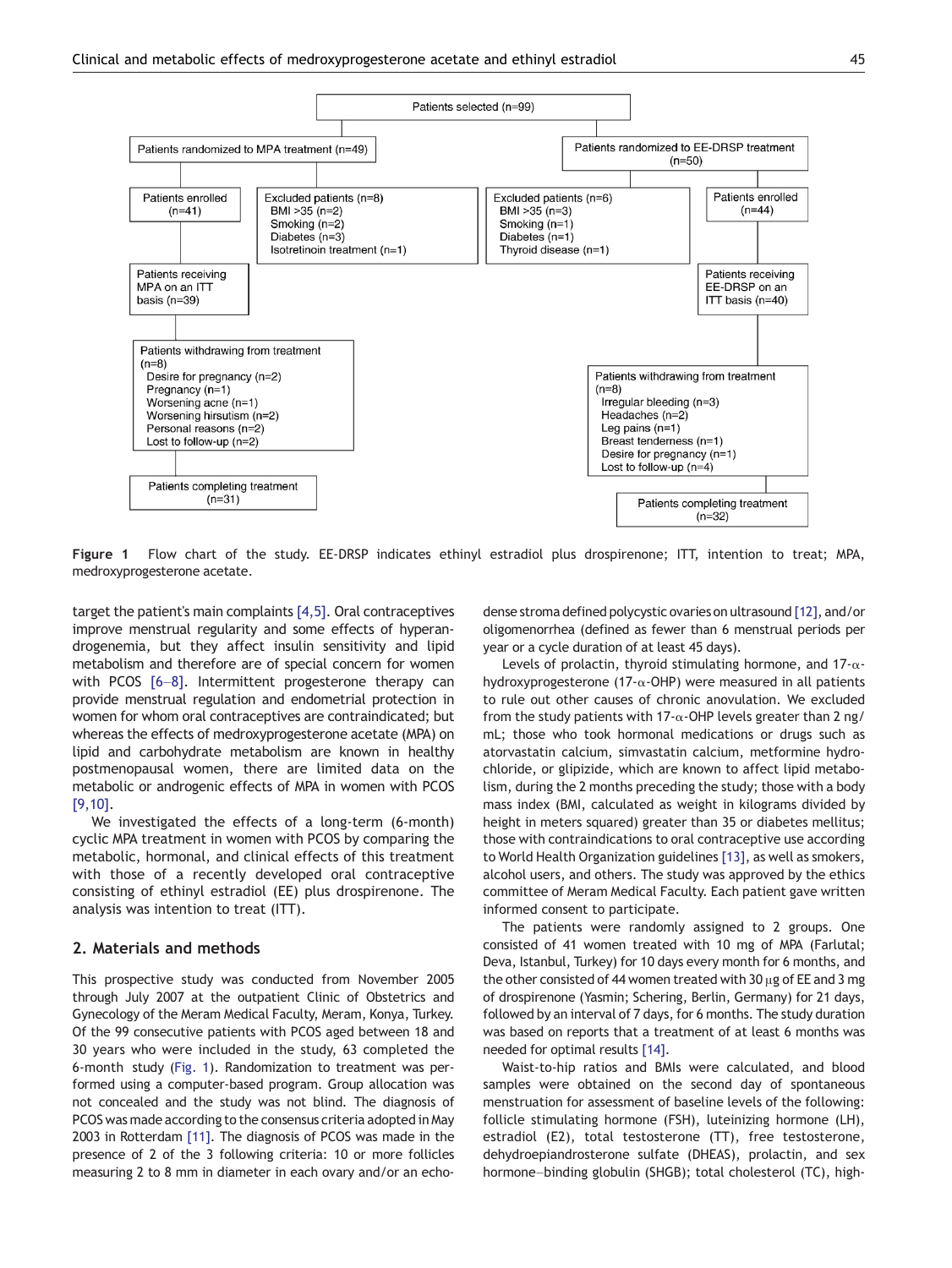<span id="page-2-0"></span>density lipoprotein (HDL) cholesterol, low-density lipoprotein (LDL) cholesterol, very-low-density lipoprotein (VLDL) cholesterol, and triglycerides; fasting plasma glucose and insulin (I); and hemoglobin  $A_{1c}$  (HbA<sub>1c</sub>). The free androgen index was calculated as TT level (in nmol/L) divided by SHBG level (in nmol/L) and multiplied by 100; insulin sensitivity was calculated as the glucose/insulin (G/I) index; and the homeostasis model assessment (HOMA) value was calculated as fasting glucose level (in mmol/L) multiplied by fasting insulin level (in  $\mu$ U/mL) and divided by 22.5. To unify the measurement units, the values for testosterone were converted from ng/dL to nmol/L (1 ng/ dL= 0.0347 nmol/L) and those for fasting glucose were converted from mg/dL to mmol/L (1 mg/dL= 0.0555 mmol/L). The patients were instructed to maintain their usual eating and exercise habits and clinical, hormonal, and metabolic values were assessed at baseline and after 6 months.

The patients were requested not to depilate for at least 1 month before evaluation and the same dermatologist (M.Ö.) assessed the skin for signs of seborrhea, acne, and hair loss due to androgenetic alopecia, and determined the degree of hirsutism according to the Ferriman-Gallwey scoring system. This system distinguishes between 4 grades of hirsutism according to score:  $<$ 8, no hirsutism; 8–16, mild hirsutism; 17–24, moderate hirsutism; and  $>25$ , severe hirsutism) [\[15\].](#page-5-0) Seborrhea, acne, and hair loss were scored on a scale of 0 to 3 (0, no symptoms; 1, mild; 2, moderate; and 3, severe) [\[8\]](#page-5-0) by the same physician throughout the study to avoid interobserver errors.

At 9:00 AM, after overnight fasting, venous blood samples were drawn into K3 EDTA–treated tubes (Vacuette line, Greiner Bio-One, Kremsmünster, Austria) for  $HbA_{1c}$  analysis or into serum separator, clot activator tubes (Vacuette line, Greiner Bio-One) for all other assessments. The latter samples were allowed to stand 15 minutes at room temperature for clot formation and sera were then separated by centrifugation.

Glucose and lipid concentrations were determined using Synchron LX20 analyzers (Beckman Coulter, Fullerton, California, USA) with original Beckman reagents by means of the following methods: the glucose oxidase and oxygen electrode method for glucose; the timed-endpoint method for triglycerides and TC, with 3 coupled enzymatic steps using glycerol kinase, glycerophosphate oxidase, and horse radish peroxidase for triglycerides and 2 coupled enzymatic steps using cholesterol esterase and cholesterol oxidase for TC; and the direct enzymatic method without precipitation (using kits from Randox Laboratories, Crumlin, UK) for HDL cholesterol, with LDL and VLDL cholesterol concentrations calculated by the Friedewald formula. Highpressure liquid chromatography analysis for  $HbA_{1c}$  was performed using the BioRad Hemoglobin Analysing System (BioRad Laboratories, Munich, Germany); FSH, LH, E2, prolactin, DHEAS, TT, and SHBG concentrations were determined by chemiluminescent immunoassay using an Immulite 2000 immunoanalyzer (DPC–Siemens Healthcare Diagnostics, Deerfield, IL, USA) with original DPC reagents; and analysis for free testosterone was performed using a radioimmunoassay kit (BioSource Laboratories, Nivelles, Belgium).

The main outcome measure was the change in the TC/HDL ratio in patients treated with MPA. Possible changes from baseline were investigated in lipid and carbohydrate metabolism as well as in other clinical and hormonal characteristics.

The sample size was estimated on the basis of the expected TC/ HDL ratio. The reported mean TC/HDL ratios are  $3.9 \pm 1.1$  for women with PCOS treated with EE plus drospirenone and  $5.0 \pm 1.6$ 

| Table 1 | Basal clinical, hormonal, and metabolic            |
|---------|----------------------------------------------------|
|         | characteristics of the study patients <sup>a</sup> |

| Characteristic                  | MPA group       | EE plus drospirenone              | P     |
|---------------------------------|-----------------|-----------------------------------|-------|
|                                 | $(n=39)$        | $group(n=40)$                     | value |
| Age, y                          | $23.4 \pm 3.9$  | $22.7 \pm 3.8$                    | 0.62  |
| <b>BMI</b>                      | $23.6 \pm 4.4$  | $24.3 \pm 4.8$                    | 0.56  |
| Waist-to-hip<br>ratio           | $0.7 \pm 0.5$   | $0.8 \pm 0.5$                     | 0.06  |
| Score                           |                 |                                   |       |
| Ferriman-<br>Gallwey            | $9.6 \pm 2.9$   | $10.4 \pm 3.6$                    | 0.37  |
| Acne                            | $1.0 \pm 0.8$   | $1.1 \pm 0.8$                     | 0.72  |
| Seborrhea                       | $0.6 \pm 0.7$   | $0.6 \pm 0.6$                     | 0.70  |
| Hair loss                       | $0.5 \pm 0.8$   | $0.7 \pm 0.9$                     | 0.51  |
| FSH, IU/mL                      | $5.3 \pm 1.2$   | $5.0 \pm 1.2$                     | 0.40  |
| LH, IU/mL                       | $10.3 \pm 3.4$  | $11.0 \pm 3.1$                    | 0.26  |
| Estradiol, pg/mL                | $59.2 \pm 38.4$ | $44.9 \pm 25.1$                   | 0.11  |
| TT, ng/dL                       | $72.5 \pm 16.5$ | $68.4 \pm 17.6$                   | 0.35  |
| Free                            | $3.2 \pm 0.6$   | $3.0 \pm 0.5$                     | 0.41  |
| testosterone,<br>pg/mL          |                 |                                   |       |
| SHBG, nmol/L                    | $52.4 \pm 24.4$ | $49.3 \pm 27.1$                   | 0.42  |
| Free androgen<br>index          | $5.7 \pm 2.7$   | $6.0 \pm 3.2$                     | 0.95  |
| Total<br>cholesterol,<br>mg/dl  |                 | $171.0 \pm 25.9$ $163.1 \pm 32.8$ | 0.29  |
| HDL, mg/dL                      | $50.6 \pm 7.9$  | $50.0 \pm 10.6$                   | 0.80  |
| TC/HDL ratio                    | $3.35 \pm 0.75$ | $3.46 \pm 0.85$                   | 0.82  |
| LDL, mg/dL                      | $96.5 \pm 18.5$ | $93.8 \pm 24.3$                   | 0.62  |
| VLDL, mg/dL                     | $15.5 \pm 10.9$ | $17.3 \pm 7.0$                    | 0.08  |
| Triglycerides,<br>mg/dL         | $74.6 \pm 57.4$ | $83.4 \pm 37.7$                   | 0.06  |
| Fasting glucose,<br>mg/dL       | $88.4 \pm 5.5$  | $91.6 \pm 7.9$                    | 0.17  |
| Fasting insulin,<br>$\mu$ UI/mL | $12.4 \pm 18.1$ | $10.4 \pm 13.5$                   | 0.83  |
| HbA1c, % of<br>total Hb         | $5.4 \pm 0.2$   | $5.5 \pm 0.3$                     | 0.20  |
| Glucose/insulin<br>ratio        | $12.9 \pm 7.2$  | $17.4 \pm 16.2$                   | 0.36  |
| <b>HOMA</b> value               | $2.7 \pm 4.0$   | $2.3 \pm 3.1$                     | 0.90  |

Abbreviations: BMI, body mass index (calculated as weight in kilograms divided by the height in meters squared); EE, ethinyl estradiol; FSH, follicle stimulating hormone; Hb, hemoglobin; HDL, high-density lipoprotein; HOMA, homeostasis model assessment; TC, total cholesterol; LDL, low-density lipoprotein; LH, luteinizing hormone; MPA, medroxyprogesterone acetate; SHBG, sex hormone–binding globulin; TT, total testosterone; VLDL, very low density lipoprotein.

Values are given as mean  $\pm$  SD.

for those treated with MPA [\[16\].](#page-5-0) We estimated that a sample size of 41 patients per group would have 80% power at the 5% level to detect a difference of 1 in the mean TC/HDL ratio. Assuming a prescreening dropout of 15%, a total sample size of 99 patients was the target enrollment. The primary outcome was analyzed on an ITT basis. If a patient withdrew before the final serum evaluations, she was classified as having no change from baseline values. Of the 41 patients in the MPA group and 44 in the EE plus drospirenone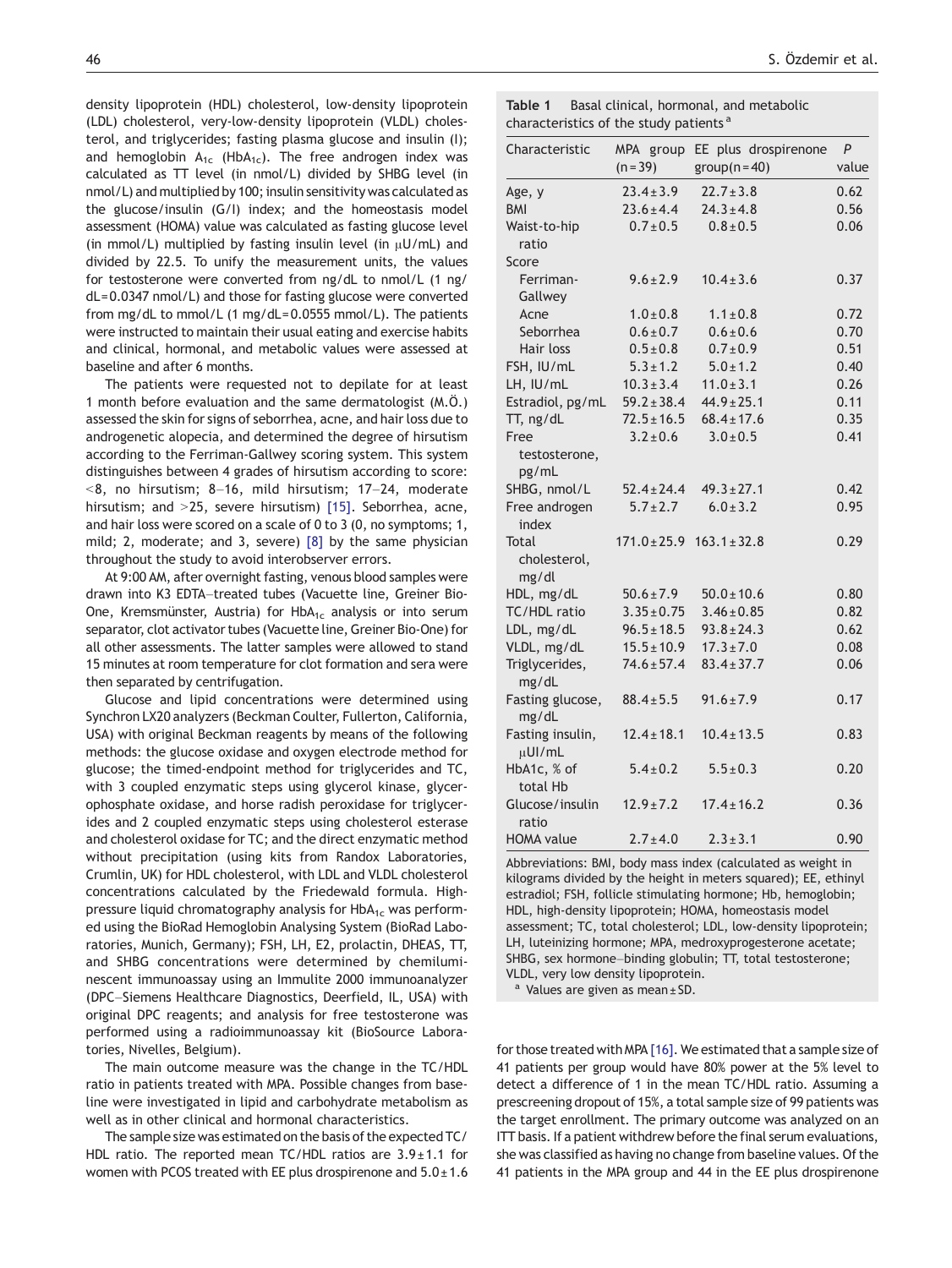Table 2 Changes in serum hormone values in the 2 study groups following a 6th-month treatment<sup>a</sup>

| Variable                                                     | <b>Baseline</b>   | 6 months         | P value            |  |  |
|--------------------------------------------------------------|-------------------|------------------|--------------------|--|--|
| Medroxyprogesterone acetate group $(n=39)$                   |                   |                  |                    |  |  |
| Total testosterone,<br>ng/dL                                 | $72.5 \pm 16.5$   | $59.1 \pm 19.4$  | 0.003 <sup>b</sup> |  |  |
| SHBG, umol/L                                                 | $52.4 \pm 24.4$   | $51.8 \pm 24.4$  | 0.76               |  |  |
| $FA$ $>$ 4.5                                                 | $5.7 \pm 2.7$     | $4.7 \pm 2.5$    | 0.02 <sup>b</sup>  |  |  |
| FSH, mIU/mL                                                  | $5.3 \pm 1.2$     | $6.1 \pm 1.2$    | 0.07               |  |  |
| LH, mIU/mL                                                   | $10.3 \pm 3.4$    | $6.7 \pm 2.1$    | 0.001 <sup>b</sup> |  |  |
| Estradiol, pg/mL                                             | $59.2 \pm 38.4$   | $58.4 \pm 18.4$  | 0.75               |  |  |
| $DHEAS, \mu g/dL$                                            | $185.6 \pm 87.2$  | $175.4 \pm 94.2$ | 0.29               |  |  |
| Ethinyl estradiol plus drospirenone group $(n=40)$           |                   |                  |                    |  |  |
| Total testosterone, $68.4 \pm 17.6$ 59.1 $\pm$ 19.4<br>ng/dL |                   |                  | 0.001 <sup>b</sup> |  |  |
| SHBG, µmol/L                                                 | $49.3 \pm 27.1$   | $116.5 \pm 54.6$ | 0.001 <sup>b</sup> |  |  |
| $FA$ $>$ 4.5                                                 | $6.0 \pm 3.2$     | $2.3 \pm 2.8$    | 0.001 <sup>b</sup> |  |  |
| FSH, mIU/mL                                                  | $5.0 \pm 1.2$     | $5.5 \pm 3.1$    | 0.84               |  |  |
| LH, mIU/mL                                                   | $11.0 \pm 3.1$    | $4.1 \pm 1.9$    | 0.001 <sup>b</sup> |  |  |
| Estradiol, pg/mL                                             | $44.9 \pm 25.1$   | $50.3 \pm 27.3$  | 0.66               |  |  |
| $DHEAS, \mu g/dL$                                            | $194.4 \pm 102.7$ | $175.4 \pm 90.6$ | 0.53               |  |  |

Abbreviations: DHEA, dehydroepiandrosterone sulfate; FAI, free androgen index; FSH, follicle stimulating hormone; LH, luteinizing hormone; SHBG, sex hormone binding globulin.

<sup>a</sup> Values are given as mean  $\pm$  SD.

**b** Statistically significant.

group, 31 and 32, respectively, completed the study. Calculated backwards from the number of patients who completed the study, power was 69% with a level of significance of 0.05.

Data were expressed as mean $\pm$ SD. The 2-tailed t test, Mann-Whitney  $U$  test, Wilcoxon signed ranks test, and paired-sample  $t$ test were used for statistical analysis.  $P<0.05$  was considered statistically significant.

### 3. Results

Of the 99 patients screened, 85 were enrolled into the study; and of these, 79 received the investigational drug on day 1 and were included in the ITT analysis. Six patients eligible for the study dropped out before receiving any study drug and therefore were not included in the ITT analysis. Patient treatment and reasons for discontinuation are shown in [Fig. 1](#page-1-0). There were no statistically significant differences in baseline clinical characteristics or hormone and lipid values between the 2 groups [\(Table 1](#page-2-0)).

Significant changes in hormone values were detected in both groups. In the MPA group, there were changes in serum LH and TT levels  $(P= 0.001$  and  $P= 0.003$ ) and in free androgen index  $(P= 0.02)$ ; however, serum levels of SHBG,  $E<sub>2</sub>$ , FSH, and DHEAS remained the same during the 6-month treatment. In the EE plus drospirenone group, changes in LH, total testosterone, and SHBG levels and in free androgen index were statistically significant ( $P<0.001$  for all), but DHEAS,  $E_2$  and FSH levels did not change (Table 2).

There were no changes in lipid levels in the MPA group. In the EE plus drospirenone group, however, there was a statistically significant increase in HDL cholesterol levels (P= 0.002) and decreases in triglycerides and VLDL levels

Table 3 Changes in serum lipid levels in the 2 study groups following a 6th-month treatment<sup>a</sup>

| Variable                                           | <b>Baseline</b> | 6 months         | P value            |  |  |
|----------------------------------------------------|-----------------|------------------|--------------------|--|--|
| Medroxyprogesterone acetate group $(n=39)$         |                 |                  |                    |  |  |
| Total cholesterol, mg/dL $171.0 \pm 25.9$          |                 | $175.1 \pm 27.7$ | 0.54               |  |  |
| HDL, mg/dL                                         | $50.6 \pm 7.9$  | $52.6 \pm 11.4$  | 0.17               |  |  |
| TC/HDL ratio                                       | $3.35 \pm 0.75$ | $3,35 \pm 1.12$  | 0.87               |  |  |
| LDL, mg/dL                                         | $96.5 \pm 18.5$ | $96.0 \pm 21.1$  | 0.71               |  |  |
| VLDL, mg/dL                                        | $15.5 \pm 10.9$ | $14.9 \pm 6.6$   | 0.20               |  |  |
| Triglycerides, mg/dL                               | $74.6 \pm 57.4$ | $73.4 \pm 40.1$  | 0.29               |  |  |
| Ethinyl estradiol plus drospirenone group $(n=40)$ |                 |                  |                    |  |  |
| Total cholesterol, mg/dL $163.1 \pm 32.8$          |                 | $162.1 \pm 27.7$ | 0.64               |  |  |
| HDL, mg/dL                                         | $50.0 \pm 10.6$ | $59.6 \pm 16.7$  | 0.002 <sup>b</sup> |  |  |
| TC/HDL ratio                                       | $3.46 \pm 0.85$ | $3.01 \pm 0.81$  | 0.61               |  |  |
| LDL, mg/dL                                         | $93.8 \pm 24.3$ | $96.0 \pm 21.1$  | 0.13               |  |  |
| VLDL, mg/dL                                        | $20.7 \pm 7.3$  | $28.0 \pm 4.0$   | 0.02 <sup>b</sup>  |  |  |
| Triglycerides, mg/dL                               | $83.4 \pm 37.7$ | $93.4 \pm 40.1$  | 0.001 <sup>b</sup> |  |  |

Abbreviations: HDL, high density lipoprotein; LDL, low density lipoprotein; TC, total cholesterol; VLDL, very low density lipoprotein.

<sup>a</sup> Values are given as mean  $\pm$  SD.<br><sup>b</sup> Statistically significant.

 $(P= 0.001$  and  $P= 0.02$ ). Total cholesterol and LDL cholesterol levels remained unchanged in this group. In neither group were there statistically significant changes in the TC/HDL ratio (Table 3) or in fasting glucose or insulin levels, G/I ratio, or HOMA value (Table 4).

Waist-to-hip ratio, BMI, hair loss, and hirsutism scores did not change significantly in the MPA group, where there were increases in acne and seborrhea scores. There were significant decreases in hirsutism and acne scores  $(P= 0.001)$ for both) in the EE plus drospirenone group, where decreases in seborrhea and hair loss scores also reached statistical significance [\(Table 5\)](#page-4-0).

## 4. Discussion

We found that a 6-month treatment with MPA improved the androgen index as well as LH and TT levels in women with

Table 4 Changes in carbohydrate metabolism in the 2 study

| groups following a 6th-month treatment <sup>a</sup> |                  |                  |         |  |
|-----------------------------------------------------|------------------|------------------|---------|--|
| Variable                                            | <b>Baseline</b>  | 6 months         | P value |  |
| Medroxyprogesterone acetate group $(n=39)$          |                  |                  |         |  |
| Fasting glucose, mg/dL                              | $88.4 \pm 5.5$   | $87.7 \pm 4.5$   | 0.52    |  |
| Fasting insulin, $\mu$ UI/mL                        | $12.4 \pm 18.1$  | $7.9 \pm 3.4$    | 0.42    |  |
| Glucose/insulin ratio                               | $12.9 \pm 7.2$   | $13.4 \pm 7.3$   | 0.96    |  |
| <b>HOMA</b>                                         | $2.7 \pm 4.0$    | $1.7 \pm 0.8$    | 0.45    |  |
| Ethinyl estradiol plus drospirenone group $(n=40)$  |                  |                  |         |  |
| Total cholesterol, mg/dL                            | $171.0 \pm 25.9$ | $175.1 \pm 27.7$ | 0.54    |  |
| Fasting glucose, mg/dL                              | $91.6 \pm 7.9$   | $87.7 \pm 4.5$   | 0.27    |  |
| Fasting insulin, $\mu$ UI/mL                        | $10.4 \pm 13.5$  | $12.4 \pm 5.7$   | 0.88    |  |
| Glucose/insulin ratio                               | $17.4 \pm 16.2$  | $13.2 \pm 7.3$   | 0.41    |  |
| <b>HOMA</b>                                         | $2.3 \pm 3.1$    | $1.8 \pm 1.3$    | 0.85    |  |
| Abbreviations: HOMA, homeostasis model assessment.  |                  |                  |         |  |

<sup>a</sup> Values are given as mean  $\pm$  SD.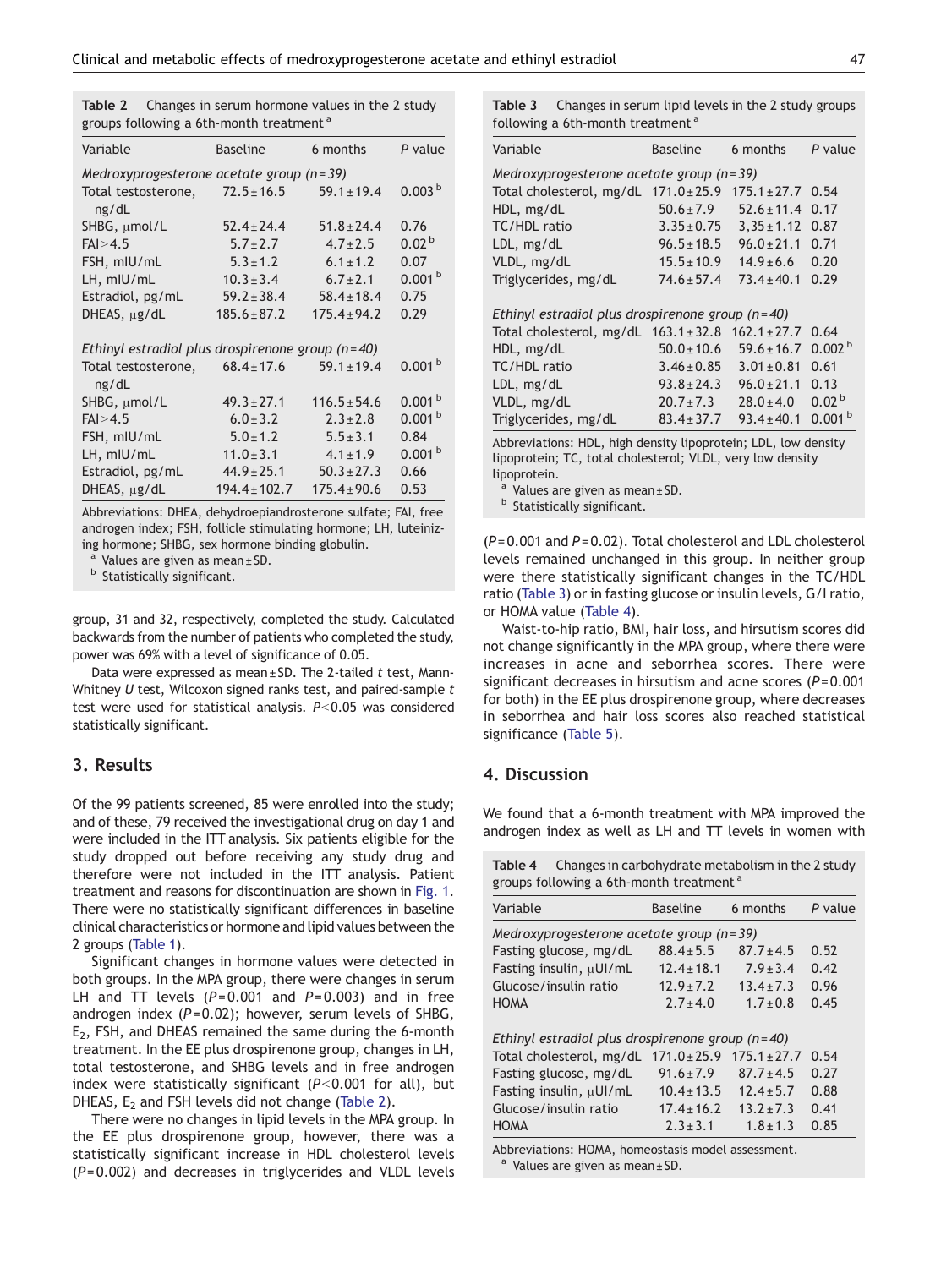<span id="page-4-0"></span>

| Table 5 | Anthropometric and skin manifestation changes in                |  |  |
|---------|-----------------------------------------------------------------|--|--|
|         | the 2 study groups following a 6th-month treatment <sup>a</sup> |  |  |

| Variable                                                     | <b>Baseline</b> | 6 months       | P value            |  |  |
|--------------------------------------------------------------|-----------------|----------------|--------------------|--|--|
| Medroxyprogesterone acetate group $(n=39)$                   |                 |                |                    |  |  |
| <b>BMI</b>                                                   | $23.6 \pm 4.4$  | $23.8 \pm 4.4$ | 0.82               |  |  |
| Waist-to-hip ratio                                           | $0.7 \pm 0.5$   | $0.8 \pm 0.4$  | 0.70               |  |  |
| Score                                                        |                 |                |                    |  |  |
| Ferriman-Gallwey                                             | $9.6 \pm 2.9$   | $9.1 \pm 2.6$  | 0.13               |  |  |
| Acne                                                         | $1.0(0-2)$      | $1.0(0-3)$     | 0.03 <sup>b</sup>  |  |  |
| Seborrhea                                                    | $1.0(0-3)$      | $1.0(0-3)$     | 0.04 <sup>b</sup>  |  |  |
| Hair loss                                                    | $1.0(0-3)$      | $1.0(0-3)$     | 0.50               |  |  |
| Ethinyl estradiol plus drospirenone group $(n=40)$           |                 |                |                    |  |  |
| <b>BMI</b>                                                   | $24.3 \pm 4.8$  | $24.1 \pm 4.6$ | 0.30               |  |  |
| Waist-to-hip ratio                                           | $0.8 \pm 0.5$   | $0.8 \pm 0.4$  | 0.50               |  |  |
| Score                                                        |                 |                |                    |  |  |
| Ferriman-Gallwey                                             | $10.4 \pm 3.6$  | $7.5 \pm 1.9$  | 0.001 <sup>b</sup> |  |  |
| Acne                                                         | $1.0(0-2)$      | $0.0(0-1)$     | 0.001 <sup>b</sup> |  |  |
| Seborrhea                                                    | $1.0(0-3)$      | $1.0(0-2)$     | 0.04 <sup>b</sup>  |  |  |
| Hair loss                                                    | $1.0(0-3)$      | $1.0(0-3)$     | 0.02 <sup>b</sup>  |  |  |
| <sup>a</sup> Values are given as mean + SD or median (range) |                 |                |                    |  |  |

b Statistically significant.

PCOS, but that this treatment had no effect on their lipid or carbohydrate metabolism. We also found that a treatment of the same duration with EE plus drospirenone improved hormone and lipid levels, accompanied with a decrease in hirsutism, acne, seborrhea, and hair loss scores. The reproductive, metabolic, and cardiovascular components of PCOS offer a broad spectrum of therapeutic options, all of which having both beneficial and negative clinical and metabolic effects. Although oral contraceptives are commonly given as first-line therapy, they may induce or exacerbate the insulin resistance often present in women with this syndrome [\[17,18\].](#page-5-0) These agents currently contain low levels of estrogen, their progesterone component being the main determinant of their metabolic effects [\[19\].](#page-5-0) The role of progesterone in the pathogenesis of PCOS is not known, but it has been suggested that progesterone deficiency might facilitate the development of hypothalamic and pituitary abnormalities observed in women with this syndrome [\[20\].](#page-5-0) Although progestins provide good cycle control with endometrial protection, published data about clinical and metabolic effects of these agents are few [\[16,21\].](#page-5-0)

A second-generation progestin, MPA, is used to regulate the menstrual cycle of women with PCOS [\[22\].](#page-5-0) Alone or in combination with estrogen, MPA was found to decrease insulin sensitivity significantly in an animal study [\[19,22\]](#page-5-0); however, in a study with postmenopausal women, MPA combined with estrogen had a small effect on insulin and glucose levels [\[10\].](#page-5-0) In a study with a small sample size by Bagis et al. [\[21\]](#page-5-0), shortterm treatment with MPA (1 cycle) had a beneficial effect on HOMA values and improved insulin sensitivity in women with PCOS. Yet, a 6-month treatment did not modify carbohydrate metabolism in the present study, although there was a nonsignificant decrease in fasting insulin and a nonsignificant increase in the mean G/I ratio and HOMA value. Similarly, Villaseca et al. [\[16\]](#page-5-0) recently reported that a 3-month MPA treatment had no effect on fasting glucose and insulin levels or on the G/I ratio. Mean fasting insulin levels increased in our EE plus drospirenone group, but the mean G/I ratio decreased and the change in HOMAvalue did not reach statistical significance.

Although treatment with MPA did not lead to statistically significant changes in lipid values, there was a nonsignificant increase in total cholesterol and HDL cholesterol levels. On the other hand, the TC/HDL ratio and triglyceride, LDL cholesterol, and VLDL cholesterol levels remained unchanged. Bagis et al. [\[21\]](#page-5-0) found a statistically significant increase in LDL cholesterol level after 1 cycle of MPA treatment. However, treatment with MPA changed none of the lipoprotein values either in the 3-month study by Villaseca et al. [\[16\]](#page-5-0) or in our study; and although these authors found a nonsignificant decrease in triglyceride levels, we did not detect such a decrease. The reason for this discrepancy may lie in our study's longer duration and larger sample size. In addition, our participants had a lower mean BMI. Many studies have reported that oral contraceptives containing different progestins produced similar changes in lipoproteins values such as increases in total cholesterol and HDL cholesterol levels [\[8,19\]](#page-5-0). Although all lipoprotein values remained within the normal range in our study, there were statistically significant increases in triglyceride as well as HDL and VLDL cholesterol levels following treatment with EE plus drospirenone.

Regarding hormone levels, a 6-month treatment with MPA led to statistically significant decreases in LH and TT levels as well as in free androgen index. Following this treatment there were no changes in SHBG, FSH, E2, or DHEAS levels. The mechanism of action of MPA is slightly different from that of oral contraceptives. It leads to significant LH suppression and a decrease in testosterone production. In addition, testosterone clearance from the circulation is increased owing to the induction of liver enzyme activity [\[19,23\]](#page-5-0). The hormonal changes observed in the present study following treatment with MPA are in agreement with those described in the literature. However, these changes were not observed after 3 months [\[16\]](#page-5-0). Consistent with the literature, a statistically significant decrease in TT and increase in SHBG levels were observed in our study following treatment with EE plus drospirenone.

Hirsutism, acne, seborrhea, and androgenetic alopecia are the skin manifestations of PCOS, and androgens play an important role in their development. Reports on the effectiveness of oral contraceptives against these manifestations are conflicting [\[4,24\]](#page-5-0). In this study, significant improvements in acne and seborrhea scores were observed after MPA treatment but Ferriman-Gallwey and hair loss scores did not change. Androgens prolong the anagen phase of body hair (normal range, 2–6 years) while shortening the anagen phase of scalp hair (normal range 2–6 months). For this reason, the 6th-month treatment duration with MPA may not have been sufficient to change this cascade, and a longer use of MPA may be effective in diminishing hirsutism in women with PCOS. In this study as in others [\[8,25\],](#page-5-0) statistically significant improvement was achieved in Ferriman-Gallwey, hair loss, acne, and seborrhea scores following a 6-month treatment with EE plus drospirenone.

In conclusion, treatment with MPA provided good control of the menstrual cycle and important changes in serum levels of hormones associated with hyperandrogenism in women with PCOS, but no significant change in the metabolism of lipids and carbohydrates. Treatment with EE plus drospirenone induced significant changes in hormone and lipid values and skin